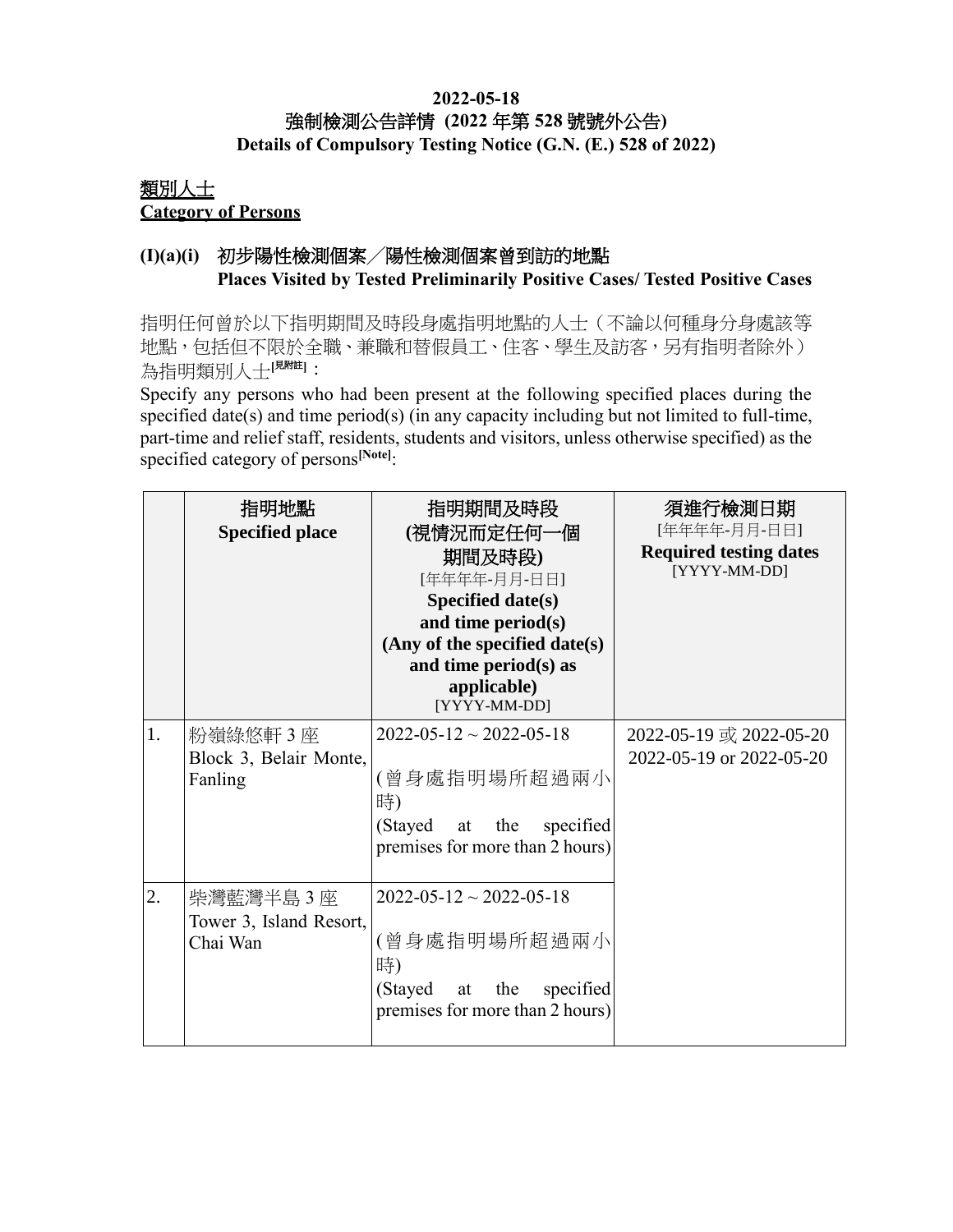|    | 指明地點<br><b>Specified place</b>                                                                                       | 指明期間及時段<br>(視情況而定任何一個<br>期間及時段)<br>[年年年年-月月-日日]<br>Specified date(s)<br>and time period(s)<br>(Any of the specified date(s)<br>and time period(s) as<br>applicable)<br>[YYYY-MM-DD] | 須進行檢測日期<br>[年年年年-月月-日日]<br><b>Required testing dates</b><br>[YYYY-MM-DD] |
|----|----------------------------------------------------------------------------------------------------------------------|-------------------------------------------------------------------------------------------------------------------------------------------------------------------------------------|--------------------------------------------------------------------------|
| 3. | 觀塘順利紀律部隊宿<br>舍4座<br>Block 4, Shun Lee<br>Disciplined<br>Services<br>Quarters, Kwun Tong                              | $2022 - 05 - 12 \sim 2022 - 05 - 18$<br> (曾身處指明場所超過兩小<br> 時)<br>(Stayed at<br>specified<br>the<br>premises for more than 2 hours)                                                   | 2022-05-19 或 2022-05-20<br>2022-05-19 or 2022-05-20                      |
| 4. | 觀塘通明街 7 號光明<br>大樓<br>Kwong Ming Building,<br>7 Tung Ming Street,  時)<br>Kwun Tong                                    | $2022 - 05 - 12 \approx 2022 - 05 - 18$<br>(曾身處指明場所超過兩小<br>(Stayed)<br>the<br>specified<br>at<br>premises for more than 2 hours)                                                    |                                                                          |
| 5. | 粉嶺嘉福邨福樂樓<br>Fuk Lok House, Ka Fuk<br>Estate, Fanling                                                                 | $2022 - 05 - 12 \sim 2022 - 05 - 18$<br>(曾身處指明場所超過兩小<br>時)<br>(Stayed<br>specified<br>at<br>the<br>premises for more than 2 hours)                                                  |                                                                          |
| 6. | 香港城市大學學生宿<br>舍滙豐業昕堂<br>HSBC Prosperity Hall,<br>University<br>City<br>Residence, 22 Cornwall<br>Street, Kowloon Tong | 九龍塘歌和老街 22號   2022-05-12~2022-05-18<br>(曾身處指明場所超過兩小<br> 時)<br>$of$ (Stayed at<br>the<br>specified<br>Hong Kong Student   premises for more than 2 hours)                            |                                                                          |
| 7. | 鰂魚涌海光苑 I 座<br>Block I, Hoi Kwong<br>Court, Quarry Bay                                                                | $2022 - 05 - 12 \sim 2022 - 05 - 18$<br>(曾身處指明場所超過兩小<br>時)<br>specified<br>(Stayed at<br>the<br>premises for more than 2 hours)                                                     |                                                                          |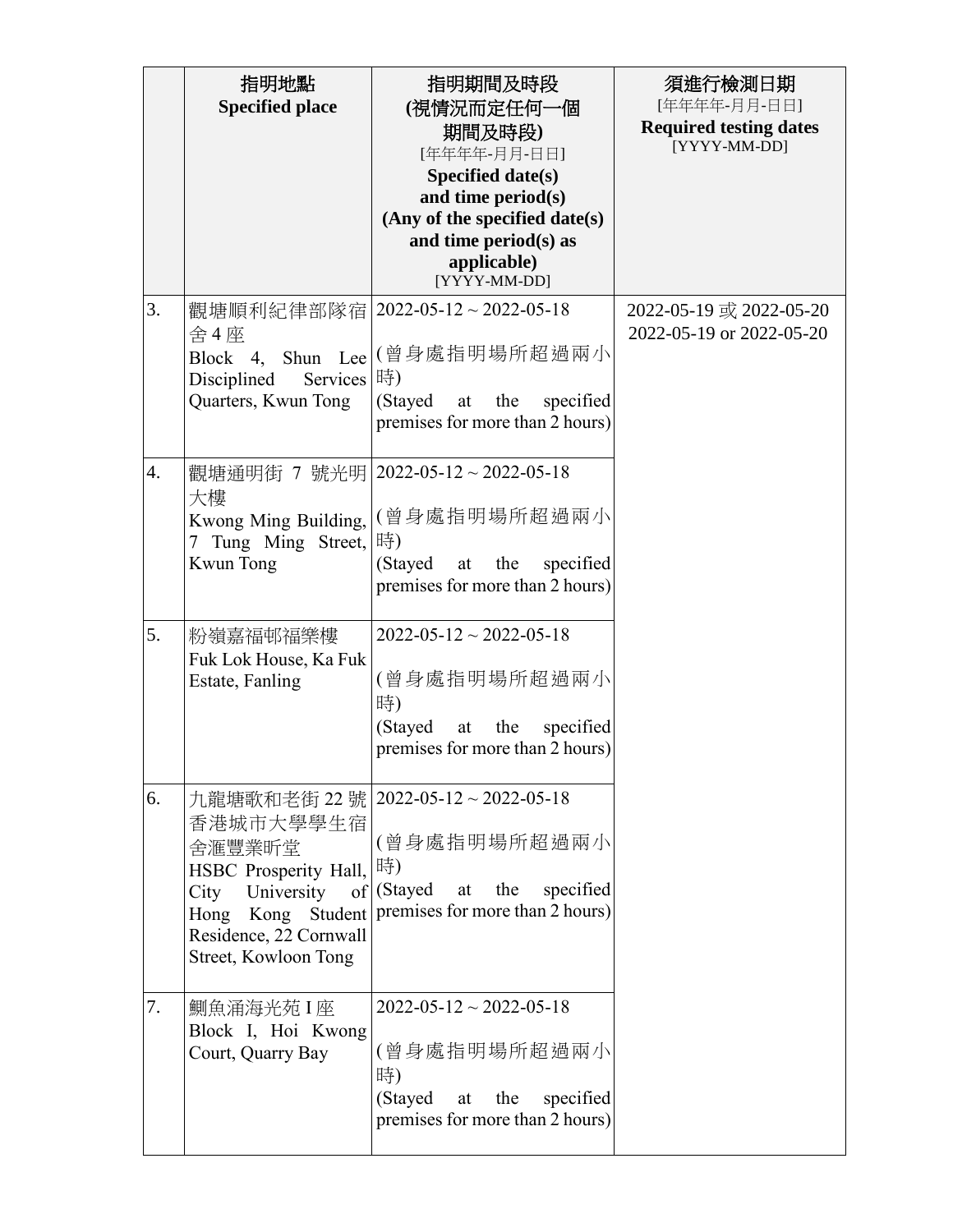|     | 指明地點<br><b>Specified place</b>                                                                             | 指明期間及時段<br>(視情況而定任何一個<br>期間及時段)<br>[年年年年-月月-日日]<br>Specified date(s)<br>and time period(s)<br>(Any of the specified date(s)<br>and time period(s) as<br>applicable)<br>[YYYY-MM-DD] | 須進行檢測日期<br>[年年年年-月月-日日]<br><b>Required testing dates</b><br>[YYYY-MM-DD] |
|-----|------------------------------------------------------------------------------------------------------------|-------------------------------------------------------------------------------------------------------------------------------------------------------------------------------------|--------------------------------------------------------------------------|
| 8.  | 荃灣大屋街 18 號金豐<br>閣<br>Kam Fung Court, 18 Tai<br>Uk Street, Tsuen Wan                                        | $2022 - 05 - 12 \sim 2022 - 05 - 18$<br>(曾身處指明場所超過兩小<br>時)<br>(Stayed<br>specified<br>the<br>at<br>premises for more than 2 hours)                                                  | 2022-05-19 或 2022-05-20<br>2022-05-19 or 2022-05-20                      |
| 9.  | 荃灣麗城花園2期2座 <br>Block 2,<br>Phase<br>2,<br>Belvedere<br>Garden,<br>Tsuen Wan                                | $2022 - 05 - 12 \sim 2022 - 05 - 18$<br>(曾身處指明場所超過兩小<br>時)<br>specified<br>(Stayed<br>the<br>at<br>premises for more than 2 hours)                                                  |                                                                          |
| 10. | 屯門富泰邨秀泰樓<br>Sau Tai House, Fu Tai<br>Estate, Tuen Mun                                                      | $2022 - 05 - 12 \sim 2022 - 05 - 18$<br>(曾身處指明場所超過兩小<br>時)<br>(Stayed<br>specified<br>at<br>the<br>premises for more than 2 hours)                                                  |                                                                          |
| 11. | 沙田沙角邨雲雀樓<br>Skylark House, Sha<br>Kok Estate, Sha Tin                                                      | $2022 - 05 - 12 \approx 2022 - 05 - 18$<br>(曾身處指明場所超過兩小<br>時)<br>(Stayed<br>the<br>specified<br>at<br>premises for more than 2 hours)                                               |                                                                          |
| 12. | 隊宿舍 2座<br>Block 2, Fung Shing<br>Disciplined  時)<br><b>Street</b><br>Services<br>Quarters,<br>Ngau Chi Wan | 牛池灣豐盛街紀律部   2022-05-12~2022-05-18<br>(曾身處指明場所超過兩小<br>(Stayed)<br>specified<br>the<br>at<br>premises for more than 2 hours)                                                          |                                                                          |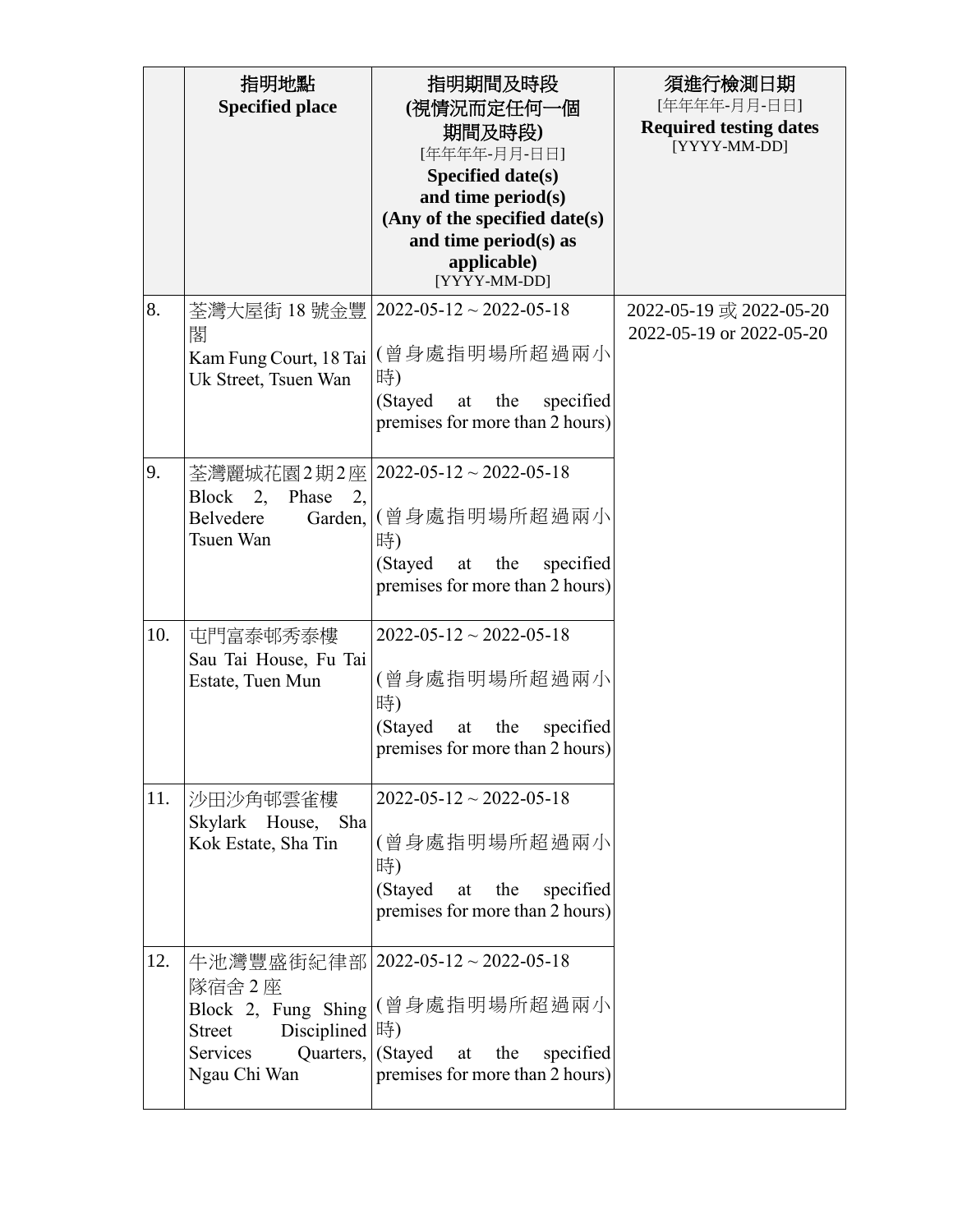|     | 指明地點<br><b>Specified place</b>                                        | 指明期間及時段<br>(視情況而定任何一個<br>期間及時段)<br>[年年年年-月月-日日]<br>Specified date(s)<br>and time period(s)<br>(Any of the specified date(s)<br>and time period(s) as<br>applicable)<br>[YYYY-MM-DD] | 須進行檢測日期<br>[年年年年-月月-日日]<br><b>Required testing dates</b><br>[YYYY-MM-DD] |
|-----|-----------------------------------------------------------------------|-------------------------------------------------------------------------------------------------------------------------------------------------------------------------------------|--------------------------------------------------------------------------|
| 13. | 天水圍天耀二邨耀泰<br>樓<br>Yiu Tai House, Tin Yiu<br>(2) Estate, Tin Shui Wai  | $2022 - 05 - 12 \sim 2022 - 05 - 18$<br>(曾身處指明場所超過兩小<br>時)<br>(Stayed<br>specified<br>the<br>at<br>premises for more than 2 hours)                                                  | 2022-05-19 或 2022-05-20<br>2022-05-19 or 2022-05-20                      |
| 14. | 馬鞍山迎海1期5座<br>Block 5, Phase<br>1,<br>Shan                             | $2022 - 05 - 12 \sim 2022 - 05 - 18$<br>Double Cove, Ma On   (曾身處指明場所超過兩小<br>時)<br>(Stayed<br>the<br>specified<br>at<br>premises for more than 2 hours)                             |                                                                          |
| 15. | 將軍澳廣明苑廣隆閣<br>Kwong Lung House,<br>Kwong Ming Court,<br>Tseung Kwan O  | $2022 - 05 - 12 \sim 2022 - 05 - 18$<br>(曾身處指明場所超過兩小<br>時)<br>(Stayed<br>the<br>specified<br>at<br>premises for more than 2 hours)                                                  |                                                                          |
| 16. | 石硤尾南山邨南偉樓<br>Nam Wai House, Nam<br>Shan Estate, Shek Kip<br>Mei       | $2022 - 05 - 12 \sim 2022 - 05 - 18$<br>(曾身處指明場所超過兩小<br>時)<br>the<br>specified<br>(Stayed<br>at<br>premises for more than 2 hours)                                                  |                                                                          |
| 17. | 長沙灣元州邨元逸樓<br>Un Yat House, Un Chau<br>Cheung<br>Estate,<br>Sha<br>Wan | $2022 - 05 - 12 \approx 2022 - 05 - 18$<br>(曾身處指明場所超過兩小<br>時)<br>(Stayed<br>the<br>specified<br>at<br>premises for more than 2 hours)                                               |                                                                          |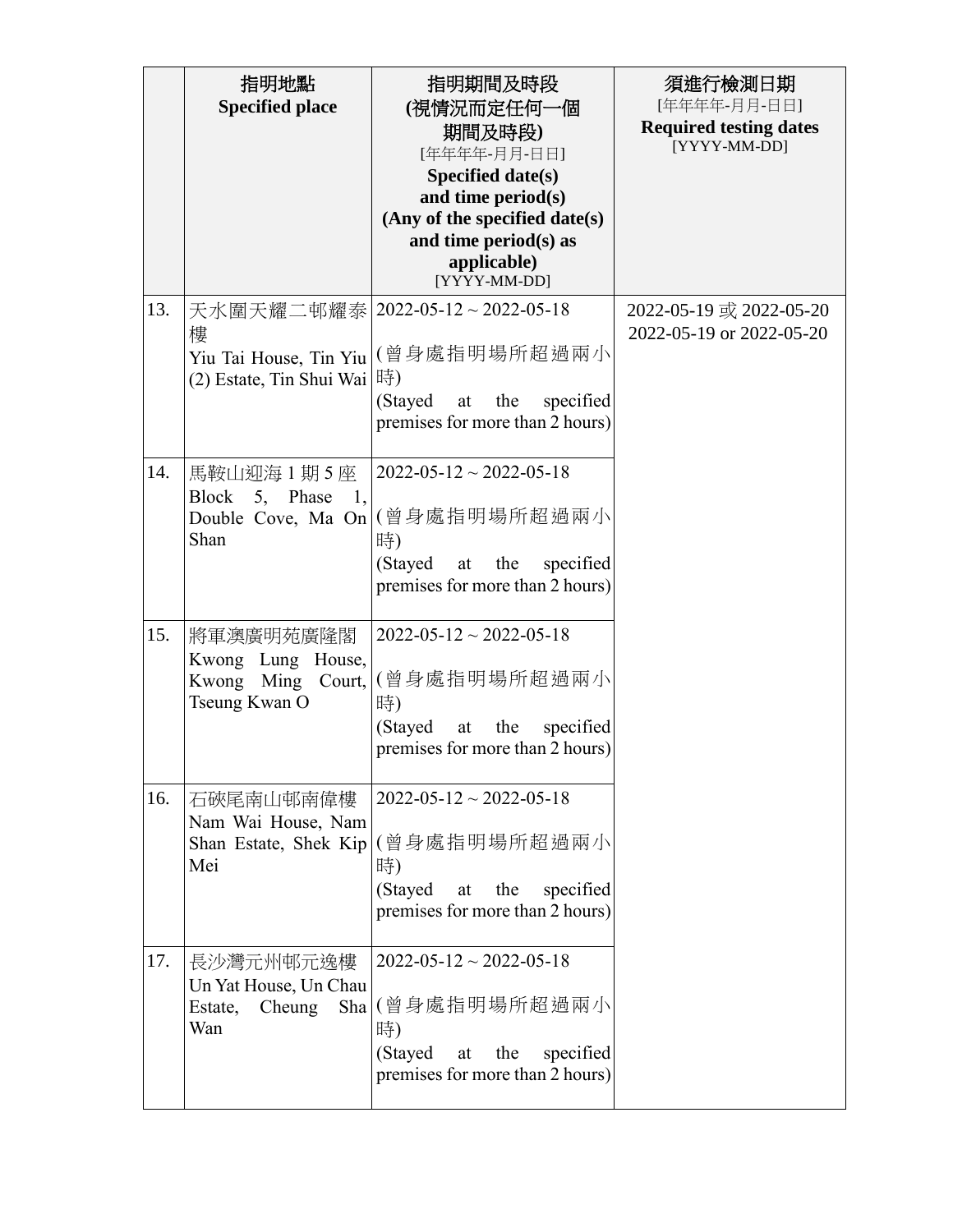|     | 指明地點<br><b>Specified place</b>                                                              | 指明期間及時段<br>(視情況而定任何一個<br>期間及時段)<br>[年年年年-月月-日日]<br>Specified date(s)<br>and time period(s)<br>(Any of the specified date(s)<br>and time period(s) as<br>applicable)<br>[YYYY-MM-DD] | 須進行檢測日期<br>[年年年年-月月-日日]<br><b>Required testing dates</b><br>[YYYY-MM-DD] |
|-----|---------------------------------------------------------------------------------------------|-------------------------------------------------------------------------------------------------------------------------------------------------------------------------------------|--------------------------------------------------------------------------|
| 18. | 牛頭角得寶花園E座<br><b>Block</b><br>E,<br>Tak<br>Bo<br>Garden, Ngau Tau Kok                        | $2022 - 05 - 12 \sim 2022 - 05 - 18$<br>(曾身處指明場所超過兩小<br>時)<br>(Stayed<br>specified<br>the<br>at<br>premises for more than 2 hours)                                                  | 2022-05-19 或 2022-05-20<br>2022-05-19 or 2022-05-20                      |
| 19. | 牛頭角得寶花園F座<br>Block F,<br>Tak<br>Bo<br>Garden, Ngau Tau Kok                                  | $2022 - 05 - 12 \sim 2022 - 05 - 18$<br>(曾身處指明場所超過兩小<br>時)<br>(Stayed<br>the<br>specified<br>at<br>premises for more than 2 hours)                                                  |                                                                          |
| 20. | 牛頭角淘大花園P座<br><b>Block</b><br>P,<br>Amoy                                                     | $2022 - 05 - 12 \sim 2022 - 05 - 18$<br>Gardens, Ngau Tau Kok   (曾身處指明場所超過兩小<br>時)<br>(Stayed<br>specified<br>the<br>at<br>premises for more than 2 hours)                          |                                                                          |
| 21. | 光樓<br>Lung Kwong House,<br>Lower Wong Tai Sin $ \ddot{\mathbb{F}} $<br>Estate, Wong Tai Sin | 黃大仙黃大仙下邨龍   2022-05-12~2022-05-18<br>(曾身處指明場所超過兩小<br>(Stayed at<br>the<br>specified<br>premises for more than 2 hours)                                                              |                                                                          |
| 22. | 紅磡黃埔新邨佳榮樓<br>Wing<br>Building,<br>Kai<br>Whampoa Estate, Hung<br>Hom                        | $2022 - 05 - 12 \approx 2022 - 05 - 18$<br>(曾身處指明場所超過兩小<br>時)<br>(Stayed<br>the<br>specified<br>at<br>premises for more than 2 hours)                                               |                                                                          |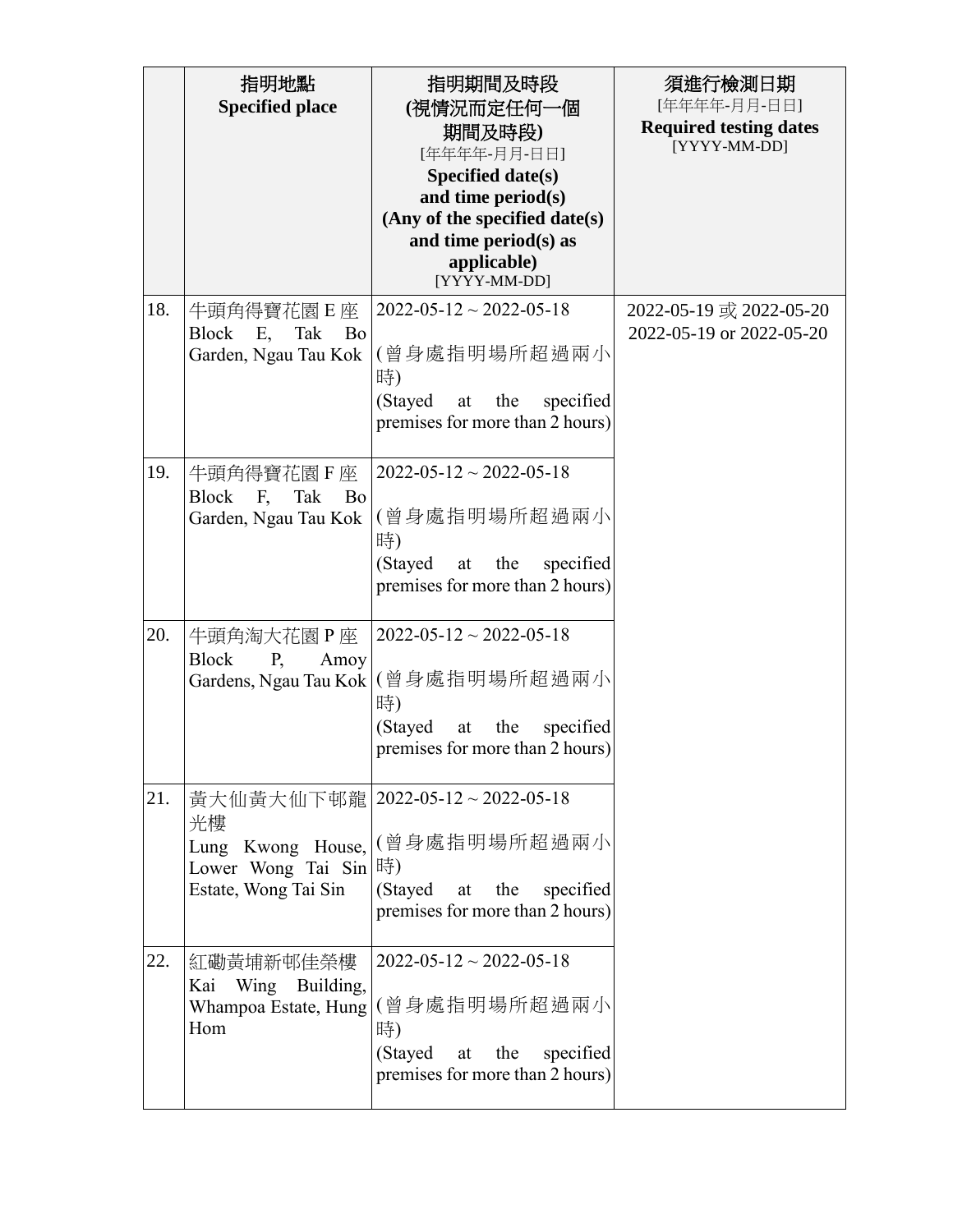|     | 指明地點<br><b>Specified place</b>                                                                            | 指明期間及時段<br>(視情況而定任何一個<br>期間及時段)<br>[年年年年-月月-日日]<br><b>Specified date(s)</b><br>and time period(s)<br>(Any of the specified date(s)<br>and time period(s) as<br>applicable)<br>[YYYY-MM-DD] | 須進行檢測日期<br>[年年年年-月月-日日]<br><b>Required testing dates</b><br>[YYYY-MM-DD] |
|-----|-----------------------------------------------------------------------------------------------------------|--------------------------------------------------------------------------------------------------------------------------------------------------------------------------------------------|--------------------------------------------------------------------------|
| 23. | 石硤尾石硤尾邨美柏<br>樓<br>Mei Pak House, Shek<br>Kip Mei Estate, Shek<br>Kip Mei                                  | $2022 - 05 - 12 \sim 2022 - 05 - 18$<br>(曾身處指明場所超過兩小<br>時)<br>(Stayed<br>specified<br>the<br>at<br>premises for more than 2 hours)                                                         | 2022-05-19 或 2022-05-20<br>2022-05-19 or 2022-05-20                      |
| 24. | 荔枝角美孚新邨第八<br>期百老匯街 102-104<br>號<br>$102 - 104$<br>Broadway,<br>Stage 8, Mei Foo Sun<br>Chuen, Lai Chi Kok | $2022 - 05 - 12 \approx 2022 - 05 - 18$<br>(曾身處指明場所超過兩小<br>時)<br>(Stayed<br>specified<br>the<br>at<br>premises for more than 2 hours)                                                      |                                                                          |
| 25. | 黃大仙竹園南邨榮園<br>樓<br>Wing<br>Yuen<br>House,<br>South<br>Chuk<br>Yuen<br>Estate, Wong Tai Sin                 | $2022 - 05 - 12 \sim 2022 - 05 - 18$<br>(曾身處指明場所超過兩小<br>時)<br>(Stayed<br>specified<br>the<br>at<br>premises for more than 2 hours)                                                         |                                                                          |
| 26. | 深水埗富昌邨富誠樓<br>Fu Sing House, Fu<br>Shui Po                                                                 | $2022 - 05 - 12 \approx 2022 - 05 - 18$<br>Cheong Estate, Sham   (曾身處指明場所超過兩小<br>時)<br>(Stayed at the<br>specified<br>premises for more than 2 hours)                                      |                                                                          |
| 27. | 土瓜灣傲雲峰7座<br>Block 7, Sky Tower, To<br>Kwa Wan                                                             | $2022 - 05 - 12 \approx 2022 - 05 - 18$<br>(曾身處指明場所超過兩小<br>時)<br>(Stayed at<br>the<br>specified<br>premises for more than 2 hours)                                                         |                                                                          |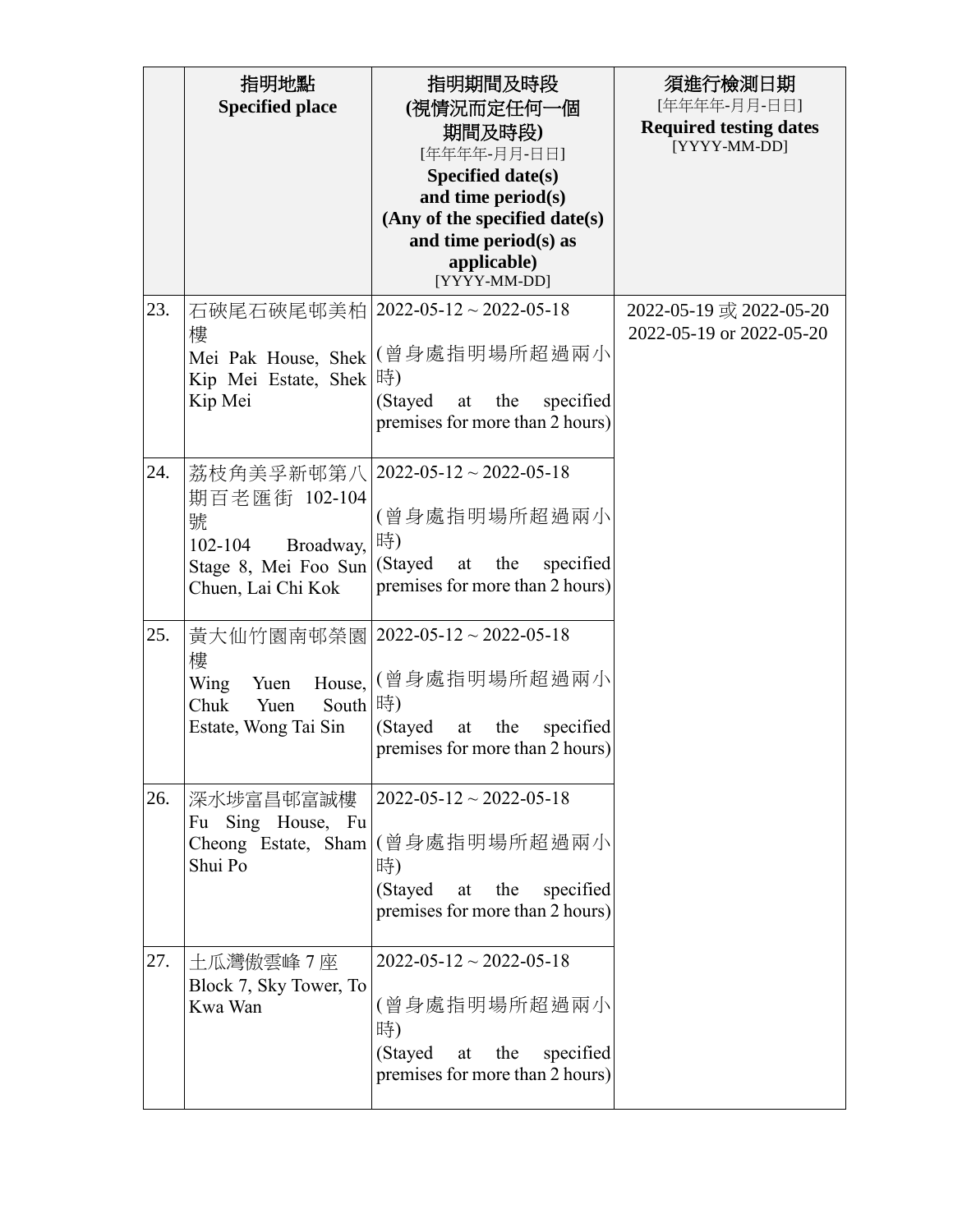|     | 指明地點<br><b>Specified place</b>                                                   | 指明期間及時段<br>(視情況而定任何一個<br>期間及時段)<br>[年年年年-月月-日日]<br><b>Specified date(s)</b><br>and time period(s)<br>(Any of the specified date(s)<br>and time period(s) as<br>applicable)<br>[YYYY-MM-DD] | 須進行檢測日期<br>[年年年年-月月-日日]<br><b>Required testing dates</b><br>[YYYY-MM-DD] |
|-----|----------------------------------------------------------------------------------|--------------------------------------------------------------------------------------------------------------------------------------------------------------------------------------------|--------------------------------------------------------------------------|
| 28. | 九龍城煥然壹居 H2 座<br>Tower H2, De Novo,<br>Kowloon City                               | $2022 - 05 - 12 \sim 2022 - 05 - 18$<br>(曾身處指明場所超過兩小<br>時)<br>(Stayed<br>specified<br>the<br>at<br>premises for more than 2 hours)                                                         | 2022-05-19 或 2022-05-20<br>2022-05-19 or 2022-05-20                      |
| 29. | 秀茂坪秀茂坪邨秀逸 <br>樓<br>Sau Yat House,<br>Sau<br>Mau Ping Estate, Sau  時)<br>Mau Ping | $2022 - 05 - 12 \sim 2022 - 05 - 18$<br>(曾身處指明場所超過兩小<br>(Stayed<br>the<br>specified<br>at<br>premises for more than 2 hours)                                                               |                                                                          |
| 30. | 觀塘祥和苑和健閣<br>Wo Kin House, Cheung<br>Wo Court, Kwun Tong                          | $2022 - 05 - 12 \sim 2022 - 05 - 18$<br>(曾身處指明場所超過兩小<br>時)<br>(Stayed<br>specified<br>the<br>at<br>premises for more than 2 hours)                                                         |                                                                          |
| 31. | 虹樓<br>Pak Hung House, Choi<br>Wan (I) Estate, Ngau  時)<br>Chi Wan                | 牛池灣彩雲(一)邨白   2022-05-12~2022-05-18<br>(曾身處指明場所超過兩小<br>(Stayed<br>the<br>specified<br>at<br>premises for more than 2 hours)                                                                 |                                                                          |
| 32. | 柴灣富景花園 10 座<br>Block 10,<br>Fullview<br>Garden, Chai Wan                         | $2022 - 05 - 12 \sim 2022 - 05 - 18$<br>(曾身處指明場所超過兩小<br>時)<br>(Stayed<br>the<br>specified<br>at<br>premises for more than 2 hours)                                                         |                                                                          |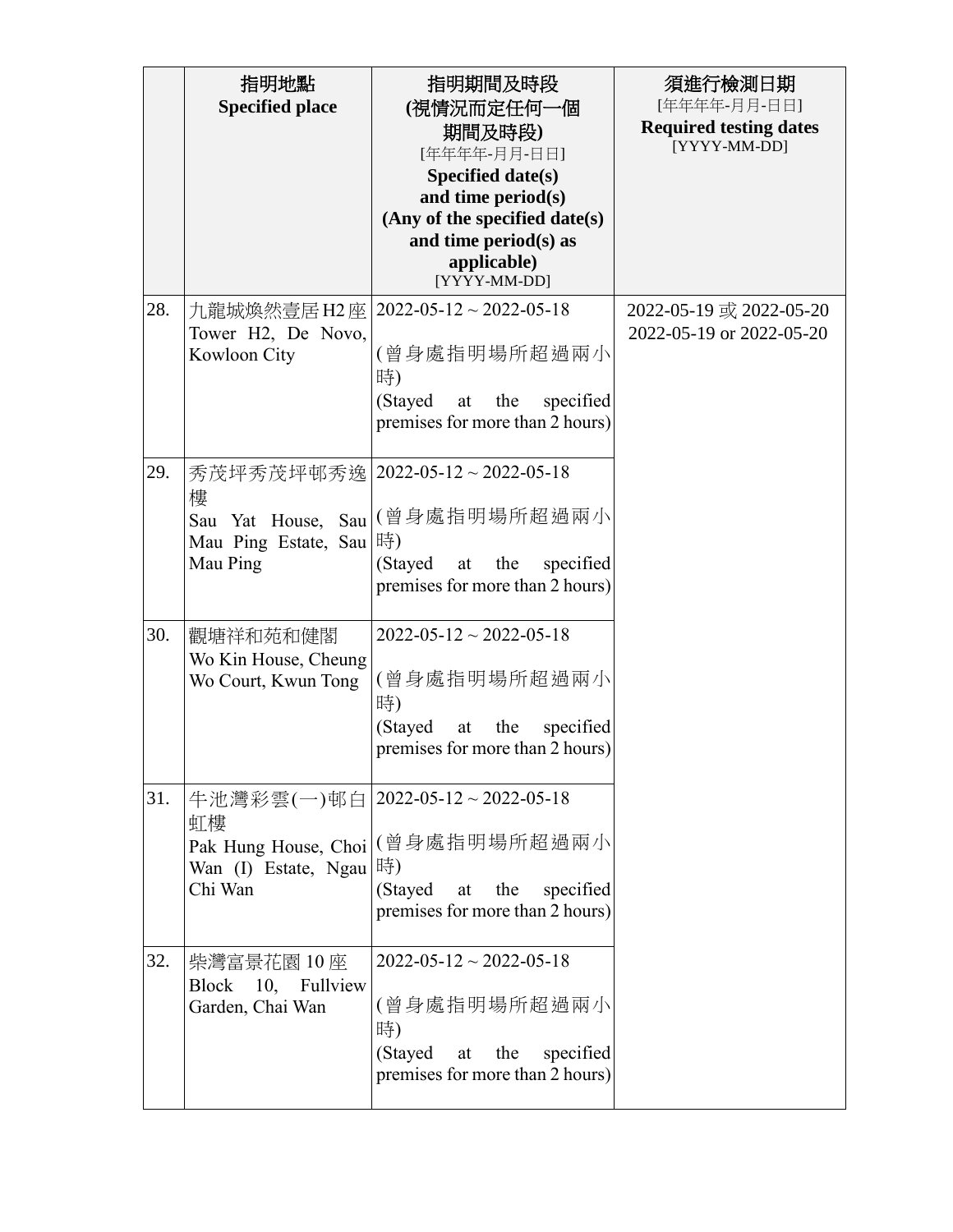|     | 指明地點<br><b>Specified place</b>                                     | 指明期間及時段<br>(視情況而定任何一個<br>期間及時段)<br>[年年年年-月月-日日]<br><b>Specified date(s)</b><br>and time period(s)<br>(Any of the specified date(s)<br>and time period(s) as<br>applicable)<br>[YYYY-MM-DD] | 須進行檢測日期<br>[年年年年-月月-日日]<br><b>Required testing dates</b><br>[YYYY-MM-DD] |
|-----|--------------------------------------------------------------------|--------------------------------------------------------------------------------------------------------------------------------------------------------------------------------------------|--------------------------------------------------------------------------|
| 33. | 鰂魚涌太古城廬山閣<br>Shan<br>Mansion,<br>Lu<br>Taikoo Shing, Quarry<br>Bay | $2022 - 05 - 12 \sim 2022 - 05 - 18$<br>(曾身處指明場所超過兩小<br>時)<br>(Stayed<br>specified<br>the<br>at<br>premises for more than 2 hours)                                                         | 2022-05-19 或 2022-05-20<br>2022-05-19 or 2022-05-20                      |
| 34. | 香港仔田灣邨田康樓<br>Tin Hong House, Tin<br>Wan Estate, Aberdeen           | $2022 - 05 - 12 \approx 2022 - 05 - 18$<br>(曾身處指明場所超過兩小<br>時)<br>(Stayed<br>the<br>specified<br>at<br>premises for more than 2 hours)                                                      |                                                                          |
| 35. | 鴨脷洲利東邨東昇樓<br>Tung Sing House, Lei<br>Tung Estate, Ap Lei<br>Chau   | $2022 - 05 - 12 \sim 2022 - 05 - 18$<br>(曾身處指明場所超過兩小<br>時)<br>(Stayed<br>specified<br>the<br>at<br>premises for more than 2 hours)                                                         |                                                                          |
| 36. | 上水彩蒲苑彩晶閣<br>Ching House,<br>Choi<br>Choi Po Court, Sheung<br>Shui  | $2022 - 05 - 12 \approx 2022 - 05 - 18$<br>(曾身處指明場所超過兩小<br>時)<br>at the<br>specified<br>(Stayed<br>premises for more than 2 hours)                                                         |                                                                          |
| 37. | 天水圍天盛苑盛昭閣<br>Shing Chiu House, Tin<br>Shing Court, Tin Shui<br>Wai | $2022 - 05 - 12 \approx 2022 - 05 - 18$<br>(曾身處指明場所超過兩小<br>時)<br>(Stayed<br>the<br>specified<br>at<br>premises for more than 2 hours)                                                      |                                                                          |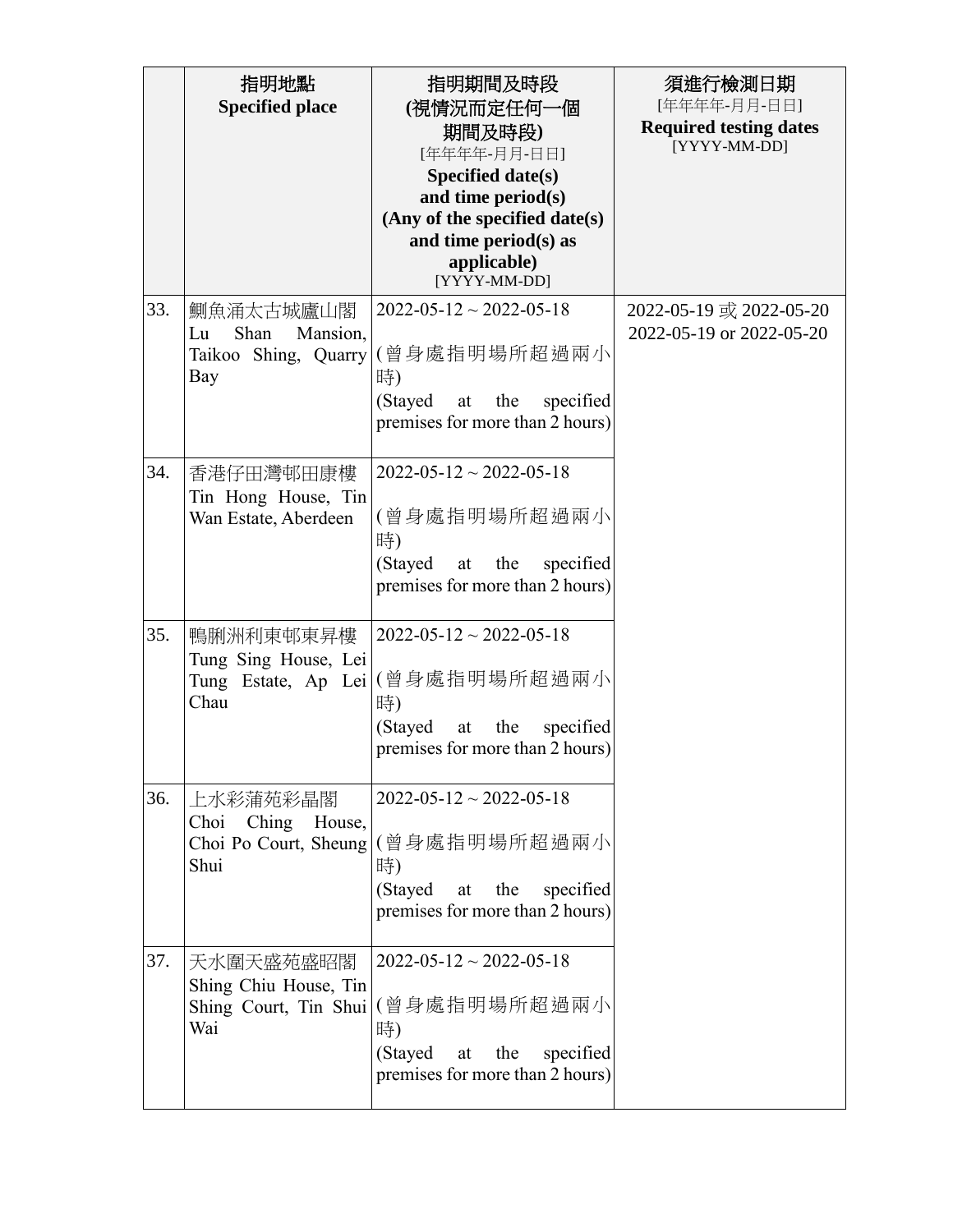|     | 指明地點<br><b>Specified place</b>                                  | 指明期間及時段<br>(視情況而定任何一個<br>期間及時段)<br>[年年年年-月月-日日]<br><b>Specified date(s)</b><br>and time period(s)<br>(Any of the specified date(s)<br>and time period(s) as<br>applicable)<br>[YYYY-MM-DD] | 須進行檢測日期<br>[年年年年-月月-日日]<br><b>Required testing dates</b><br>[YYYY-MM-DD] |
|-----|-----------------------------------------------------------------|--------------------------------------------------------------------------------------------------------------------------------------------------------------------------------------------|--------------------------------------------------------------------------|
| 38. | 屯門富健花園 5座<br><b>Block</b><br>5,<br>Glorious<br>Garden, Tuen Mun | $2022 - 05 - 12 \sim 2022 - 05 - 18$<br>(曾身處指明場所超過兩小<br>時)<br>(Stayed)<br>at the<br>specified<br>premises for more than 2 hours)                                                           | 2022-05-19 或 2022-05-20<br>2022-05-19 or 2022-05-20                      |
| 39. | 屯門富健花園7座<br>7, Glorious<br><b>Block</b><br>Garden, Tuen Mun     | $2022 - 05 - 12 \sim 2022 - 05 - 18$<br>(曾身處指明場所超過兩小<br>時)<br>(Stayed<br>specified<br>the<br>at<br>premises for more than 2 hours)                                                         |                                                                          |
| 40. | 大圍雲疊花園 1座<br><b>Block</b><br>1.<br>Carado<br>Garden, Tai Wai    | $2022 - 05 - 12 \sim 2022 - 05 - 18$<br>(曾身處指明場所超過兩小<br>時)<br>(Stayed<br>at<br>the<br>specified<br>premises for more than 2 hours)                                                         |                                                                          |

# **(I)(a)(ii)** 初步陽性檢測個案╱陽性檢測個案曾乘搭的公共交通工具 **Public Transport Taken by Tested Preliminarily Positive Cases/ Tested Positive Cases**

無

Nil

# **(I)(a)(iii)** 污水樣本檢測呈陽性的地點

**Places with Sewage Sample(s) Tested Positive**

無

Nil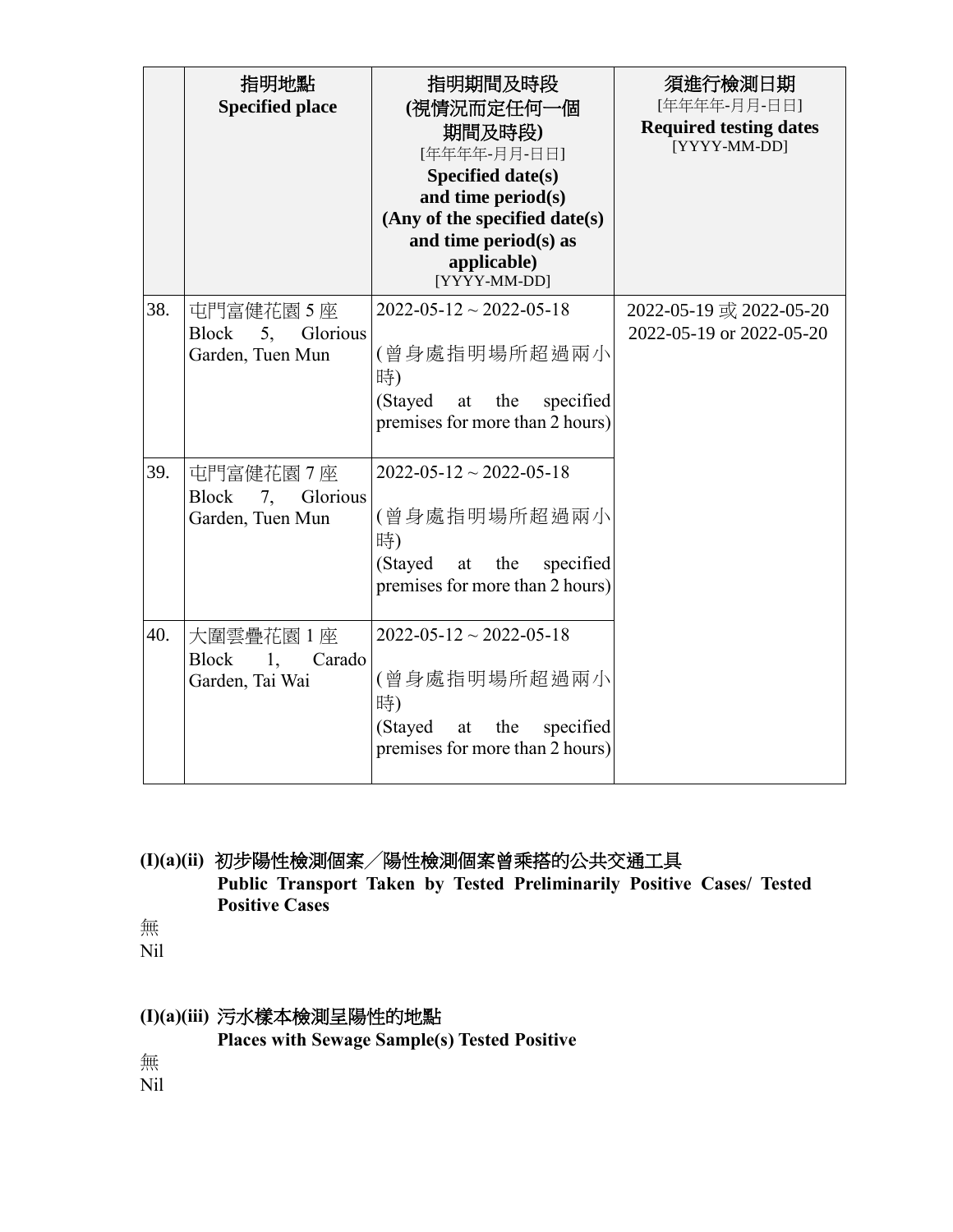|          | (I)(a)(iv) 與初步陽性檢測個案/陽性檢測個案有關的地點<br>Places Relevant to Tested Preliminarily Positive Cases/ Tested Positive<br><b>Cases</b>              |
|----------|------------------------------------------------------------------------------------------------------------------------------------------|
| 無<br>Nil |                                                                                                                                          |
| (I)(b)   | 上呼吸道感染及/或流感樣疾病個案(幼稚園/幼兒中心)<br>Upper Respiratory Tract Infection and/or Influenza-like Illness Cases<br>(Kindergarten/ Child Care Centre) |
| 無<br>Nil |                                                                                                                                          |
| (I)(c)   | 上呼吸道感染及/或流感樣疾病個案(小學)<br>Upper Respiratory Tract Infection and/or Influenza-like Illness Cases                                            |
| 無<br>Nil | (Primary School)                                                                                                                         |
| (I)(d)   | 初步陽性檢測個案/陽性檢測個案曾到訪的地點(醫院管理局設施)<br><b>Places Visited by Tested Preliminarily Positive Cases/ Tested Positive Cases</b>                    |
| 無<br>Nil | (Facilities of the Hospital Authority)                                                                                                   |
|          |                                                                                                                                          |

## 附註:

**Note:**

上述第(I)(a)(i)部分的指明地點不包括非住宅單位。 The non-domestic units are excluded from the specific place in Part  $(I)(a)(i)$  above.

如果屬於上述第(I)部分中指明的類別人士,須根據《預防及控制疾病規例》(第 599 章,附屬法例 A)第 22 條接受檢疫,在檢疫期間則無須遵從本公告中的規定。

如果屬於上述第(I)部分中指明的類別人士在須進行檢測日期在醫院或隔離設施接受 治療或隔離,有關人士在知會醫護人員有關適用檢測要求並在住院或隔離期間遵從 相關醫院或隔離設施的檢測安排的情況下,會獲視為已遵從強制檢測公告的規定。

上述第(I)部分中指明的類別人士如在 2022 年 2 月 18 日或之後取得 2019 冠狀病毒 病的聚合酶連鎖反應核酸檢測或快速抗原測試的陽性檢測結果(*有關人士*),則無須 按本公告的規定進行檢測。有關人士須向訂明人員按以下規定出示相關證明文件:

(a) 就曾在聚合酶連鎖反應核酸檢測中取得陽性檢測結果的人士——出示相關載有 陽性檢測結果的電話短訊通知;或